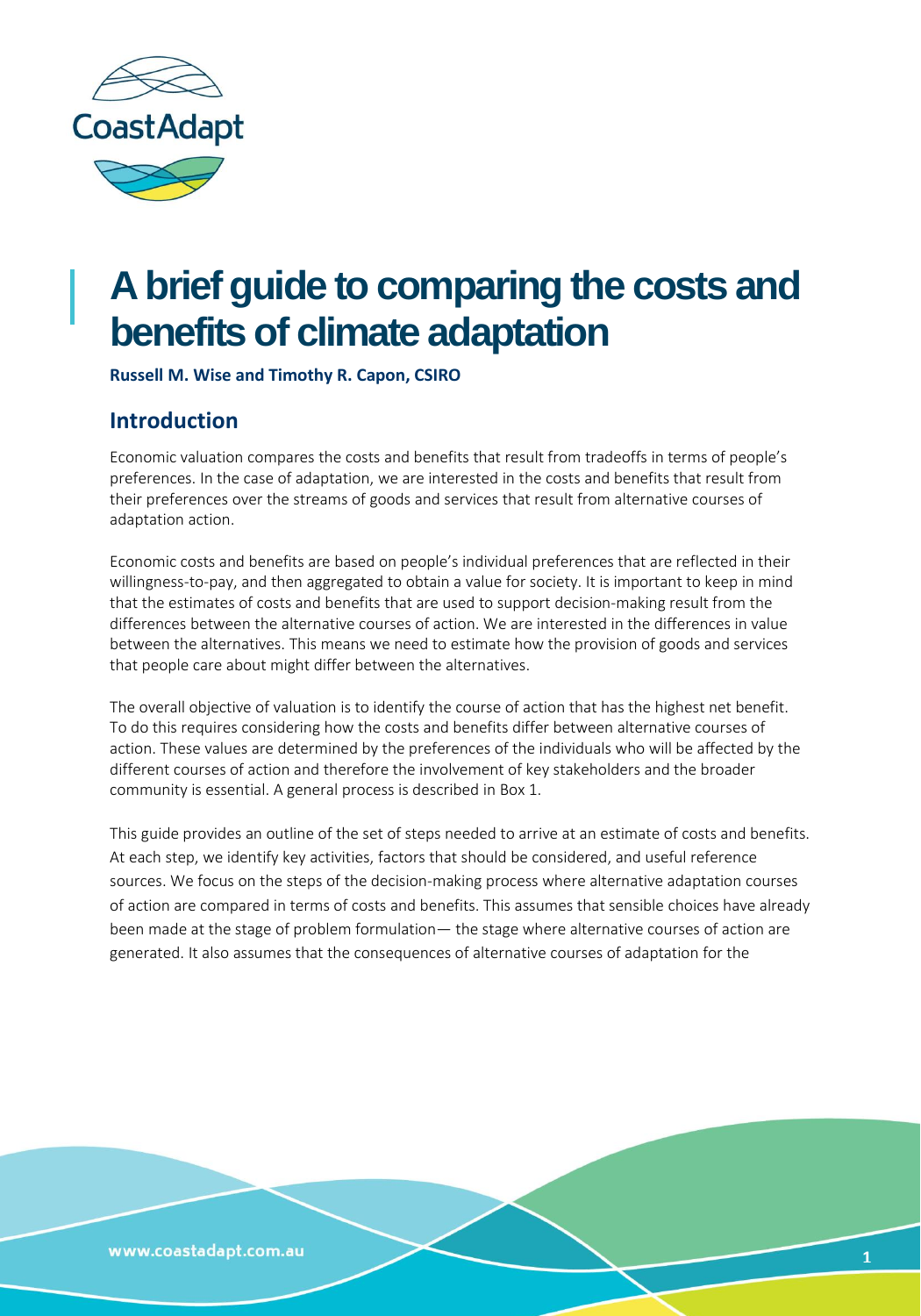biophysical provision of benefits have already been modelled and assessed adequately enough for a comparison of costs and benefits, as shown in Figure 1 below. This allows us to provide a short guide to the available procedures.

We show how costs and benefits ultimately depend on the preferences of the people who are affected by the outcomes of adaptation actions. Individual preferences are the basis of economic costs and benefits. This fact allows us to provide guidance about whether the assumptions needed for market prices, non-market valuations, or other deliberative approaches to assessing people's costs and benefits, are likely to provide the best estimates for particular kinds of cost and benefit. This also allows us to provide guidelines on how to compare costs and benefits whilst taking into account the fact that many critical assumptions about conventional forms of cost-benefit analysis are not valid in important adaptation contexts.

The following guide first presents the implications of comparisons of costs and benefits for the stages of decision-making. These initial comparisons are pre-requisites for estimating and comparing the costs and benefits of alternative courses of action. The guide then presents guidelines for estimating and comparing the costs and benefits of alternative courses of climate adaptation.

## Box 1: A general process of economic valuation

- 1. Problem formulation
	- 1.1. Establish the context
- 2. Generate alternatives
	- 2.1. Identify appropriate policy actions based on the drivers of the system
- 3. Compare alternatives
	- 3.1. Construct alternative scenarios to compare
	- 3.2. Compare the provision of goods and services between alternative scenarios
	- 3.3. Estimate the trade-offs between alternative scenarios
	- 3.4. Collect information about people's preferences for the attributes of the market and nonmarket goods and services that differ between the alternative scenarios
		- 3.4.1. Market prices
		- 3.4.2. Non-market valuation (monetisable)
		- 3.4.3. Non-market valuation (non-monetisable)
- 4. Apply decision criteria
	- 4.1. Consider distributional impacts
	- 4.2. Sensitivity analysis
		- 4.2.1. Information-gap analysis
- 5. Implement
- 6. Evaluate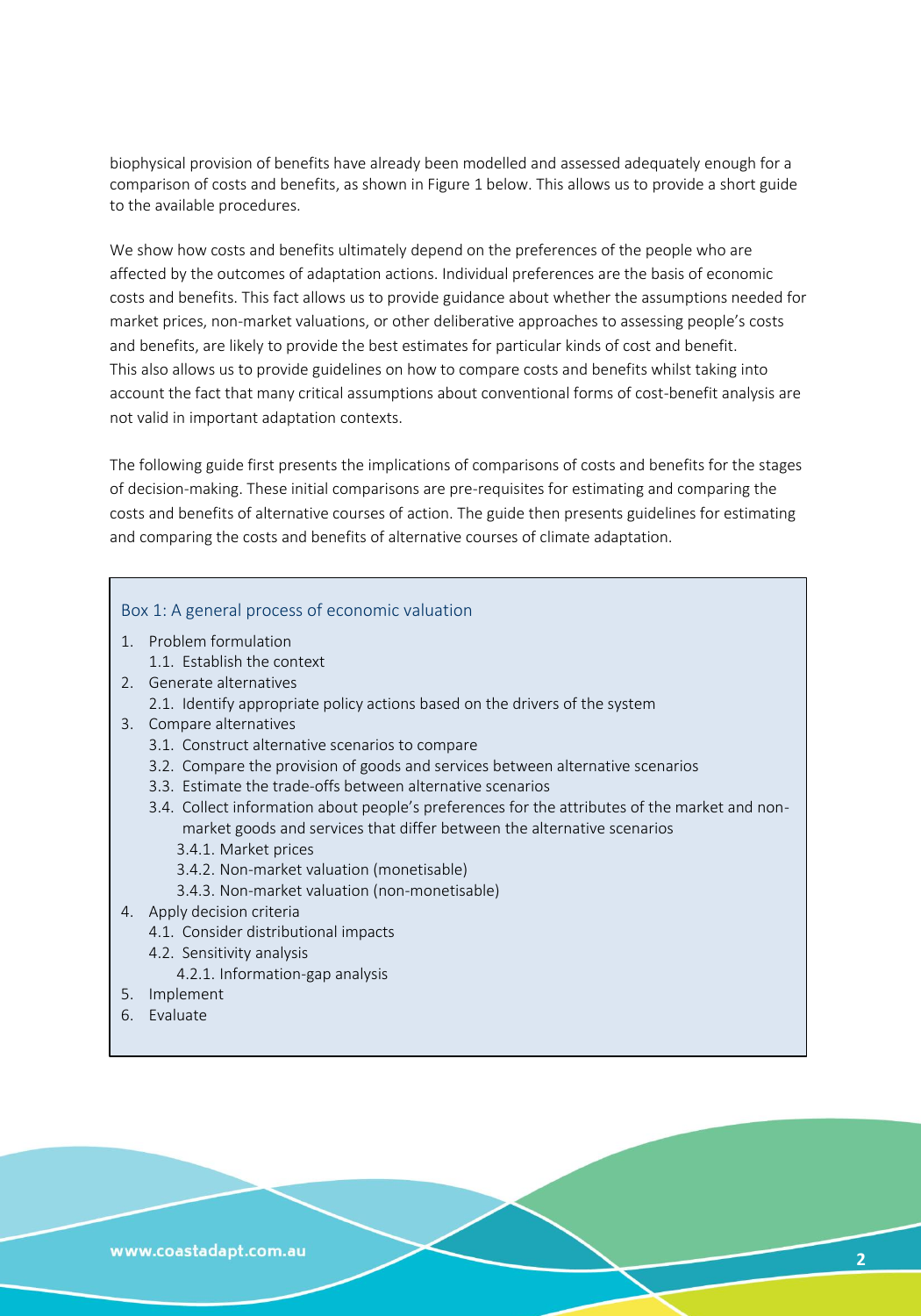

**Figure 1:** This diagram shows how two alternative courses of action (A and B) interact in alternative possible futures (X, Y, and Z) that represent the range of possibilities due to uncertainty about the future. Comparing costs and benefits involves modelling how the provision of goods and services differ between alternative trajectories so that people's preferences over the alternatives can be estimated. Source: Author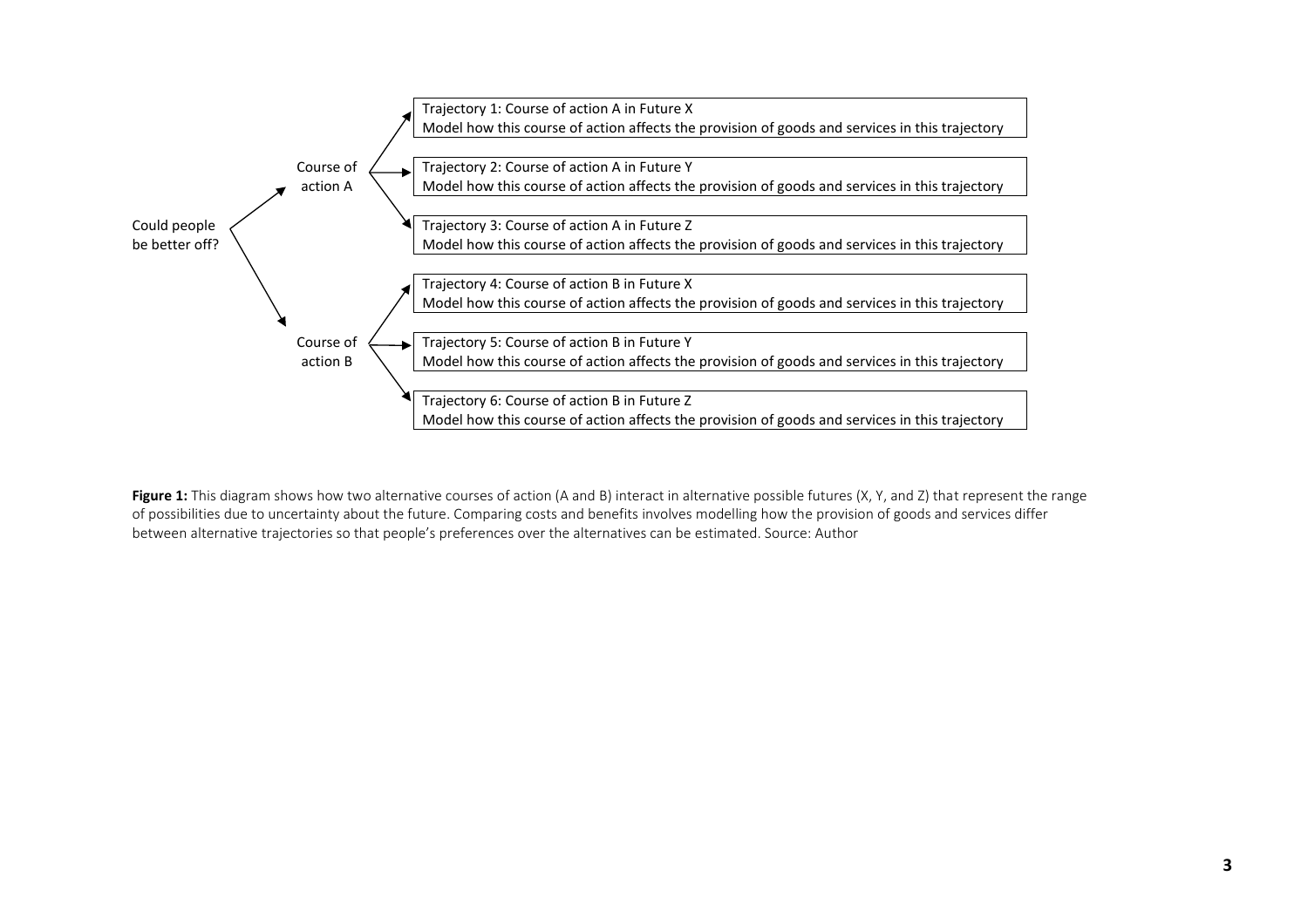| <b>Decision stage</b>            | <b>Guiding questions and outcomes</b>                | <b>Tips and traps</b>                                                                                       |
|----------------------------------|------------------------------------------------------|-------------------------------------------------------------------------------------------------------------|
| <b>Problem formulation</b>       | What is the problem? That is, how could people be    | Following an adaptive or iterative approach to decision-making, this step will need to draw upon lessons    |
|                                  | better off than they currently are?                  | learned from previous stages of implementation and evaluation.                                              |
| Identify whether people          |                                                      |                                                                                                             |
| could be made better off         |                                                      |                                                                                                             |
| <b>1.1 Establish the context</b> | What is the purpose of the analysis?                 | Involve stakeholders from government and the public sector, non-government organisations, the               |
|                                  | What are the objectives of the analysis?             | private sector, communities, and other individuals in this process. Be sure to include key stakeholders     |
| Establish a common               | Who are the relevant stakeholders?                   | from communities and society in general in the decision-making process.                                     |
| understanding of the             | What is the scope of the analysis?                   |                                                                                                             |
| purpose, objectives,             | What are the relevant constraints?                   | Find out what people care about. Ultimately, it is the values and preferences of the individuals who will   |
| stakeholders, and scope of       |                                                      | be affected by alternative courses of action that determine costs and benefits. Other stakeholders can      |
| the assessment.                  | After this step is completed you should have a       | contribute expert knowledge to the decision-making process.                                                 |
|                                  | common understanding of your purpose, objectives,    |                                                                                                             |
|                                  | stakeholders, and scope of the assessment amongst    | For valuation purposes, you can also identify relevant stakeholders based on the kinds of stakeholders      |
|                                  | your stakeholders.                                   | who care about various types of goods and services. This means that you can identify representative         |
|                                  |                                                      | stakeholders based on representative types of use of a resource. For example, a range of stakeholders       |
|                                  | After this stage you should understand the nature of | can be identified by considering different types of uses for a wetland area, e.g. the types of people who   |
|                                  | the problem in terms of the difference between       | want to harvest timber or fish, convert wetlands into fertile agricultural land, extract water, benefit     |
|                                  | people's understanding of the actual situation and   | from storm abatement, flood mitigation, or biodiversity conservation (e.g. Tuner 2000b). They also may      |
|                                  | their ideas about situations where they are better   | represent the potentially conflicting preferences for the use of a resource that lead to the trade-offs you |
|                                  | off.                                                 | will be trying to measure using costs and benefits.                                                         |
|                                  |                                                      | Specialised users might also provide expert knowledge needed for assessing the consequences of              |
|                                  |                                                      | alternative courses of action.                                                                              |
|                                  |                                                      |                                                                                                             |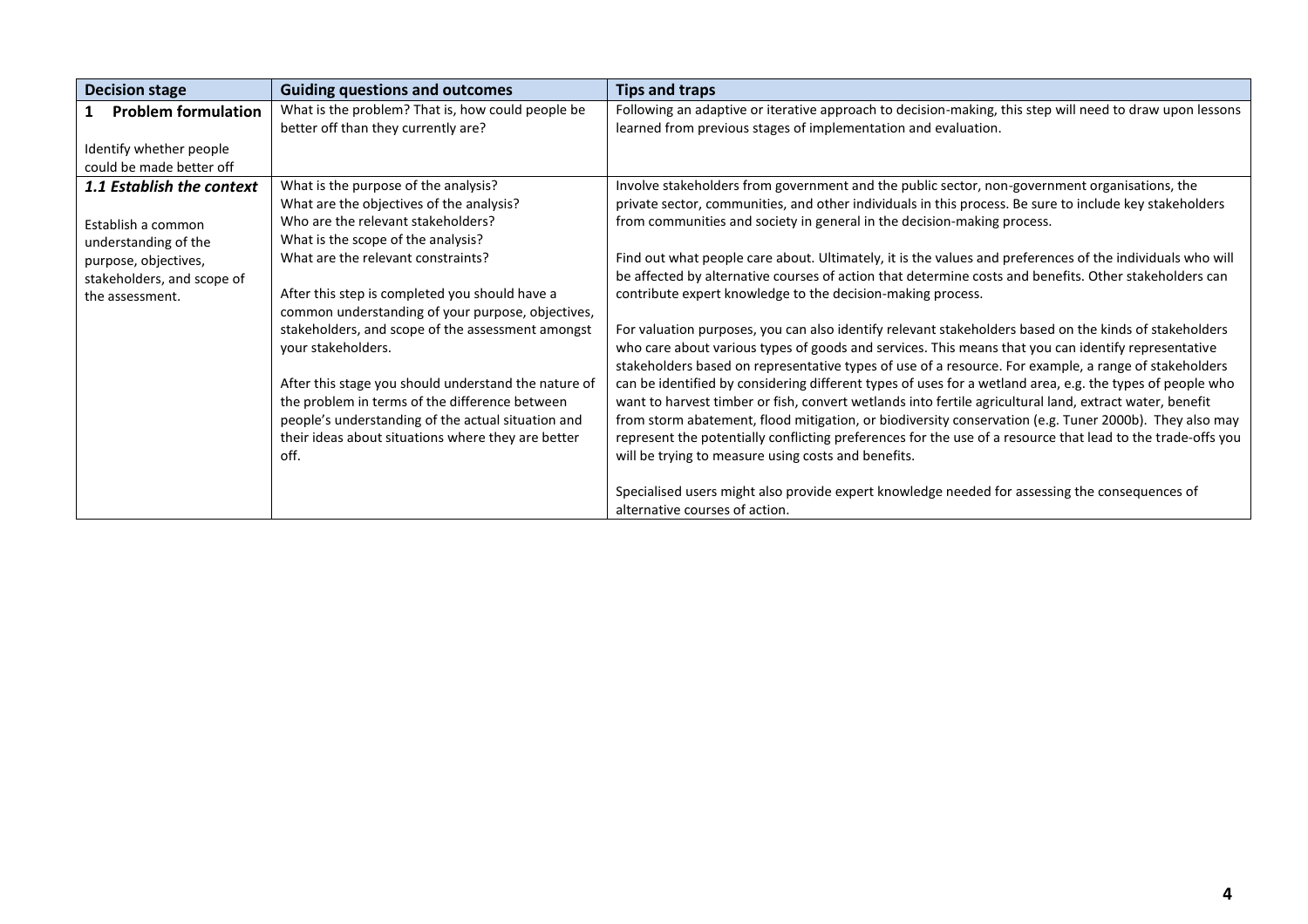| <b>Decision stage</b>                                                                                                                                                 | <b>Guiding questions and outcomes</b>                                                                                                                                                                                                                     | <b>Tips and traps</b>                                                                                                                                                                                                                                                                                                                                                                                                                                                                    |
|-----------------------------------------------------------------------------------------------------------------------------------------------------------------------|-----------------------------------------------------------------------------------------------------------------------------------------------------------------------------------------------------------------------------------------------------------|------------------------------------------------------------------------------------------------------------------------------------------------------------------------------------------------------------------------------------------------------------------------------------------------------------------------------------------------------------------------------------------------------------------------------------------------------------------------------------------|
| $2^{\circ}$<br>Generate<br><b>alternatives</b>                                                                                                                        | What are the alternative courses of climate<br>adaptation?                                                                                                                                                                                                | At this stage it is very important to avoid overlooking relevant alternatives. If you make this mistake,<br>then the most appropriate alternative will not be included in your choice set. Don't just include                                                                                                                                                                                                                                                                            |
| 2.1 Identify appropriate<br>policy actions based on<br>the drivers of the system                                                                                      | After this step you should have identified alternative<br>policy actions. These alternatives should be viewed<br>as alternative courses of action instead of one-off<br>actions.                                                                          | alternatives where it is easiest to calculate costs and benefits or where it is easiest to estimate costs and<br>benefits in dollar terms.<br>There are numerous tools available to help you identify relevant policy actions in terms of an<br>understanding of the drivers of the system, e.g. the OECD's DPSIR framework.                                                                                                                                                             |
| Alternative policies or<br>management actions that<br>aim to provide higher net<br>benefits than a business-as-<br>usual alternative can be<br>identified based on an | These alternative pathways will include acting to<br>influence institutional processes, social and<br>economic processes, and biophysical processes.<br>Ongoing adaptation actions include ongoing<br>decision-making processes. These processes are part | Consider adaptation actions that help you manage the risks associated with your incomplete knowledge<br>of both the problem and the consequences of alternative courses of action. This means taking an<br>iterative approach and avoiding costly forms of irreversibility such as path dependency. Consider actions<br>that will collect information that will be relevant to future decision-making. In order to help manage<br>risk, consider portfolios of actions (e.g. Boyd 2010). |
| understanding of the drivers<br>of the system.                                                                                                                        | of the policy alternatives that you will need to<br>compare in terms of costs and benefits since people<br>can have preferences over decision-making<br>processes as well as their outcomes.                                                              | There are political and institutional factors that constrain the courses of action available for decision<br>makers. Don't ignore any important constraints when identifying alternative courses of action. It is also<br>likely you will need to consider actions that can help overcome some institutional constraints in order to<br>enable future adaptation actions.                                                                                                                |
|                                                                                                                                                                       | Taking an iterative approach to adaptation, and an<br>adaptive management approach to decision-making,<br>can help you manage the risks associated with<br>incomplete information.                                                                        | The challenge of adaptation is to manage uncertainty. This means that certain kinds of policy action<br>need to be considered and it there are particular challenges in assessing costs and benefits when the<br>outcomes of policy actions are uncertain. This should not prevent including these kinds of policy actions<br>in the list of alternatives to compare.                                                                                                                    |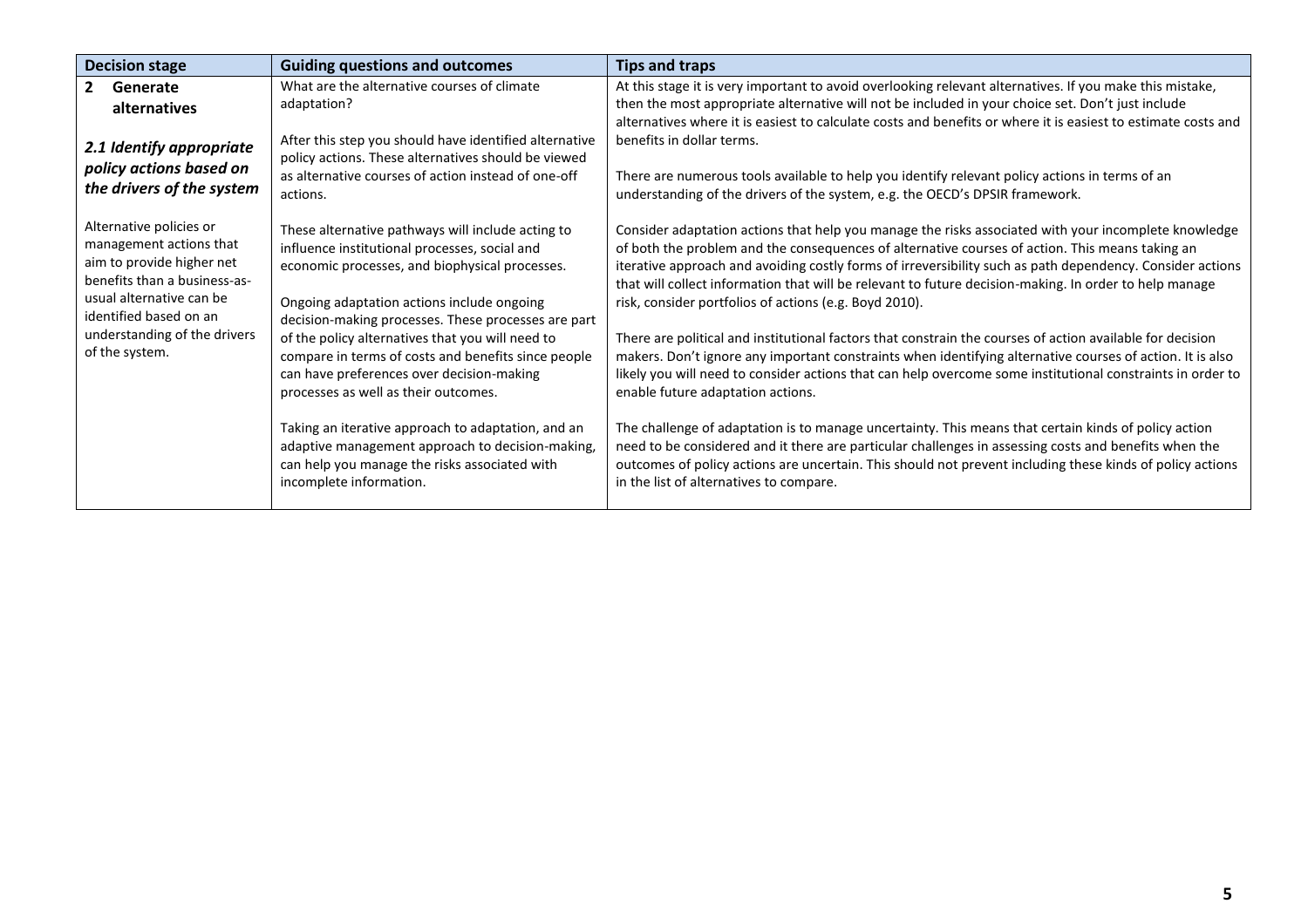| <b>Decision stage</b>                                | <b>Guiding questions and outcomes</b>                 | <b>Tips and traps</b>                                                                                       |
|------------------------------------------------------|-------------------------------------------------------|-------------------------------------------------------------------------------------------------------------|
| 3<br>Compare                                         | How do the alternative courses of action interact     | To support economic valuation, you need to model the possible outcomes of your alternative courses of       |
| alternatives                                         | with multiple possible futures to produce the range   | action in terms of their impacts on what people care about. This means that your modelling and              |
|                                                      | of possible outcomes?                                 | comparisons needs to reveal how the attributes that people care about differ between the alternative        |
| 3.1 Construct alternative                            | Alternative courses of action will interact with      | scenarios.                                                                                                  |
| scenarios to compare                                 | changes to the states of the system as the future     | Because the future is uncertain, you will need to model the consequences of each alternative course of      |
|                                                      | unfolds. Because the future is uncertain, each        | action over the range of possible future trajectories of the system. These possible future trajectories     |
| To evaluate alternative                              | alternative course of action can lead to multiple     | need to take into account possible changes in environmental, social, and economic variables, and their      |
| policies, two or more                                | possible scenarios. When viewed over time, these      | interactions.                                                                                               |
| hypothetical scenarios are                           | scenarios describe the possible trajectories of       |                                                                                                             |
| compared. This includes the                          | outcomes into the future.                             | At this stage, keep in mind how you are going to measure people's preferences over the alternative          |
| business-as-usual scenario<br>and one or more policy |                                                       | scenarios and elicit the trade-offs they are willing to make between the attributes of alternative          |
| alternatives. Each scenario is                       | You need to be able to describe and model these       | scenarios. For example, because many forms of uncertainty that affect adaptation decisions are difficult    |
| identical, except for the                            | alternative trajectories as a precursor to estimating | to quantify, various methods of scenario analysis can provide tools that help you construct the scenarios   |
| consequences of the specific                         | the resulting costs and benefits.                     | you will need to elicit people's preferences using that kind of approach.                                   |
| policy actions being tested.                         | How do the adaptation actions affect the production   | The models of the alternative scenarios that could result from alternative courses of action that you will  |
|                                                      | of the different kinds of benefits over time?         | use to estimate costs and benefits are only approximations of the real situation. Models of complex         |
|                                                      |                                                       | social-ecological systems, with their many interactions, positive and negative feedback loops, and          |
|                                                      |                                                       | multiple sources of heterogeneity, only provide a rough approximation of reality. The limitations of        |
|                                                      |                                                       | modelling the consequences of alternative courses of actions in complex systems and over long periods       |
|                                                      |                                                       | of time means that your estimates of costs and benefits will be wrong. You will need to examine the         |
|                                                      |                                                       | consequences of this at later stages of decision-making by conducting sensitivity analyses on the           |
|                                                      |                                                       | assumptions you are making at this stage.                                                                   |
|                                                      |                                                       | Ensure that you have considered how adaptation actions affect all the relevant kinds of market and non-     |
|                                                      |                                                       | market goods and services. One way to check this is to consider the geographic relationships between        |
|                                                      |                                                       | people and the production of the goods and services they consume. For example, Balmford et al. (2008,       |
|                                                      |                                                       | p. 17) delineated services (1) used at their point of production, e.g. sitting on a beach, (2) used in an   |
|                                                      |                                                       | area around the area of their production, e.g. pollination (3) directional benefits, e.g. storm protection, |
|                                                      |                                                       | (4) used far from their point of production, e.g. water, and (5) used anywhere regardless of their point    |
|                                                      |                                                       | of production, e.g. climate change mitigation by carbon sequestration.                                      |
|                                                      |                                                       |                                                                                                             |
|                                                      |                                                       |                                                                                                             |
|                                                      |                                                       |                                                                                                             |
|                                                      |                                                       |                                                                                                             |
|                                                      |                                                       |                                                                                                             |
|                                                      |                                                       |                                                                                                             |
|                                                      |                                                       |                                                                                                             |
|                                                      |                                                       |                                                                                                             |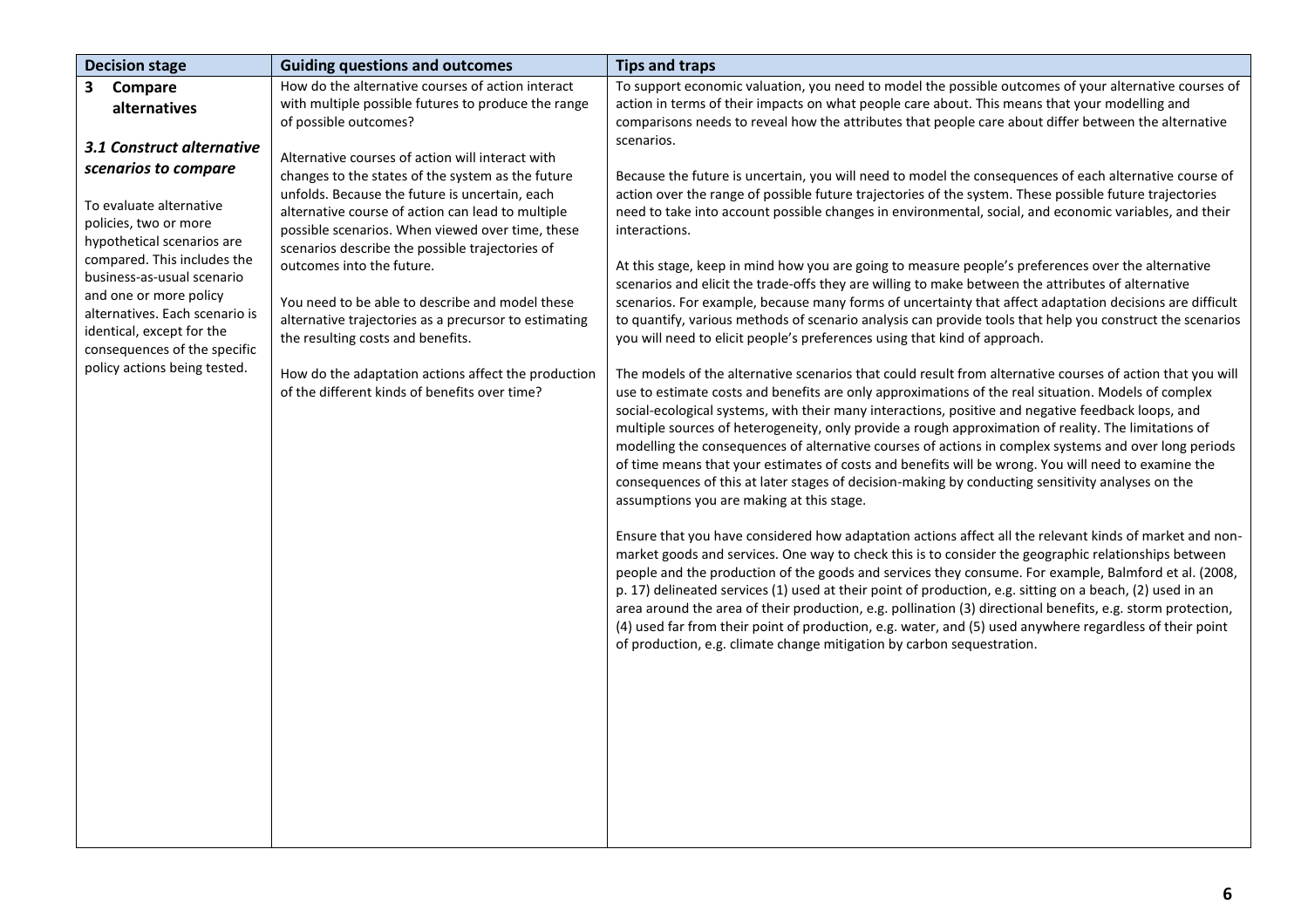| <b>Decision stage</b>                                                                                                                                                                                                                                                                                                                  | <b>Guiding questions and outcomes</b>                                                                                                                                                                                                                                                                                                                                                                                                                                                                                                                                                                                                                                                                                                                                                                                                                                                                                                                                                                                                                                                                                                                                                                                                                                                                                                                                                                                                                                                                                                                                                                                                        | <b>Tips and traps</b>                                                                                                                                                                                                                                                                                                                                                                                                                                                                                                                                                                                                                                                                                                                                                                                                                                                                                                                                                                                                                                                                                                                                                                                                                                                                                                                                                                                                                                                                                                                                                                                                                                                                                                                                                                                                                                                                                                                                                                                                                                                                                                                                                                                                                                                                                                                                                                                                                                                                                                                                                                                                                                                                                                                                                                                                                                                                                                                                                                                                                                                                                                                                                                                                                                                                                                                                                                                                                                                                                                                                                                                                                                                                                                     |
|----------------------------------------------------------------------------------------------------------------------------------------------------------------------------------------------------------------------------------------------------------------------------------------------------------------------------------------|----------------------------------------------------------------------------------------------------------------------------------------------------------------------------------------------------------------------------------------------------------------------------------------------------------------------------------------------------------------------------------------------------------------------------------------------------------------------------------------------------------------------------------------------------------------------------------------------------------------------------------------------------------------------------------------------------------------------------------------------------------------------------------------------------------------------------------------------------------------------------------------------------------------------------------------------------------------------------------------------------------------------------------------------------------------------------------------------------------------------------------------------------------------------------------------------------------------------------------------------------------------------------------------------------------------------------------------------------------------------------------------------------------------------------------------------------------------------------------------------------------------------------------------------------------------------------------------------------------------------------------------------|---------------------------------------------------------------------------------------------------------------------------------------------------------------------------------------------------------------------------------------------------------------------------------------------------------------------------------------------------------------------------------------------------------------------------------------------------------------------------------------------------------------------------------------------------------------------------------------------------------------------------------------------------------------------------------------------------------------------------------------------------------------------------------------------------------------------------------------------------------------------------------------------------------------------------------------------------------------------------------------------------------------------------------------------------------------------------------------------------------------------------------------------------------------------------------------------------------------------------------------------------------------------------------------------------------------------------------------------------------------------------------------------------------------------------------------------------------------------------------------------------------------------------------------------------------------------------------------------------------------------------------------------------------------------------------------------------------------------------------------------------------------------------------------------------------------------------------------------------------------------------------------------------------------------------------------------------------------------------------------------------------------------------------------------------------------------------------------------------------------------------------------------------------------------------------------------------------------------------------------------------------------------------------------------------------------------------------------------------------------------------------------------------------------------------------------------------------------------------------------------------------------------------------------------------------------------------------------------------------------------------------------------------------------------------------------------------------------------------------------------------------------------------------------------------------------------------------------------------------------------------------------------------------------------------------------------------------------------------------------------------------------------------------------------------------------------------------------------------------------------------------------------------------------------------------------------------------------------------------------------------------------------------------------------------------------------------------------------------------------------------------------------------------------------------------------------------------------------------------------------------------------------------------------------------------------------------------------------------------------------------------------------------------------------------------------------------------------------------|
| 3.2 Compare the<br>provision of goods and<br>services between<br>alternative scenarios<br>Compare alternative<br>scenarios in terms of the<br>impacts of the adaptation<br>actions on the provision of<br>the goods and services<br>people care about, i.e. the<br>attributes of the scenarios<br>they might have preferences<br>over. | How do the alternative courses of action compare<br>with each other in terms of their effects on the<br>things people care about?<br>This means you need to be able to describe and<br>model the effect of alternative courses of action in<br>sufficient detail to understand the differences<br>between these scenarios in terms of all the different<br>kinds of things people care about.<br>After this step you should be able to describe and<br>model how the different scenarios affect the<br>provision of the attributes that people care about,<br>plus an understanding of the uncertainty that affects<br>this provision.<br>In other words, you should now have some<br>understanding of how the provision of goods and<br>services differs between the alternative scenarios<br>that result from your adaptation actions and their<br>interaction with multiple possible futures. Plus, you<br>should have some understanding of the sources of<br>chance that affect the provision of goods and<br>services in each scenario.<br>For example, public access to a beach for recreation<br>might be more uncertain under some scenarios than<br>others. This needs to be described or modelled in a<br>way that allows people's preferences over a variable<br>or uncertainty supply of goods and services to be<br>assessed.<br>At the end of this step, for each scenario you need to<br>know how all the possible scenarios differ in terms<br>of all the attributes of the market and non-market<br>goods and services provided in those scenarios and<br>the variability and uncertainty that affects their<br>provision. | People care about all kinds of things. The aim in comparing costs and benefits is to take into account the<br>preferences of anyone affected by a course of action. People can have preferences over their<br>consumption of goods and services and they can also have social preferences, i.e. preferences over the<br>wellbeing of other people and other people's consumption of goods and services. In other words,<br>people can have preferences over their own experience of these attributes and the experiences of other<br>people, i.e. various forms of social preferences.<br>In other words, people can have preferences over whatever they like. It is also important to keep in<br>mind that people's preferences are often uncertain and poorly formed or articulated. Preference<br>uncertainty is one reason people might prefer to preserve flexibility into the future, when they might<br>have a better idea of what they prefer. People might also have other reasons for preferring to preserve<br>flexibility, such as a preference for variety. This means alternative scenarios need to be compared in<br>terms of their consequences for flexibility, irreversibility, and path dependency into the future.<br>The following list provides one possible classification of all the different kinds of attributes of the goods<br>and services that differ between the alternative scenarios and that people might care about, have<br>preferences over, and therefore make tradeoffs between. Estimating the economic costs and benefits<br>involves measuring tradeoffs over people's preferences over these attributes or bundles of attributes.<br>Attributes of uncertainty. These are the variables that describe the levels of variability and<br>$\bullet$<br>uncertainty that affect the production of all the other attributes people might care about in the<br>possible scenario, e.g. people's preferences over variability can be expressed as a risk preference -<br>most people are thought to be slightly risk-averse and therefore have a preference for a more<br>reliable supply of goods and services; people can also have a preference for preserving the<br>flexibility to choose differently in the future, i.e. an option value.<br>Attributes of goods and services. These are the variables that describe the attributes of traded<br>$\bullet$<br>goods and services and the attributes of non-traded goods and services, e.g. ecosystem services<br>like clean air, clean water, biodiversity, recreational fishing, or pleasant views.<br>$\bullet$<br>Attributes of individuals, communities and society. These are social variables people care about,<br>e.g. characteristics of local communities, social institutions, etc.<br>Attributes of the economy. These are economic variables people care about, e.g. employment,<br>$\bullet$<br>types of job, types of economic opportunities etc.<br>$\bullet$<br>Attributes of the environment. These are the attributes of the environment people care about, e.g.<br>clean air, water, availability of shade, presence of beaches, access to beaches, number and type of<br>fish.<br>Attributes of decision-making procedures. These are the attributes of decision-making procedures<br>$\bullet$<br>that people care about, e.g. whether procedures are seen to be fair, inclusive, legitimate, credible,<br>efficient, effective etc.<br>Attributes of the distribution of costs and benefits, i.e. distributional preferences. These are a form<br>$\bullet$<br>of social preference where people are concerned not just about what other people get but also<br>about the distribution of who gets what. |
|                                                                                                                                                                                                                                                                                                                                        |                                                                                                                                                                                                                                                                                                                                                                                                                                                                                                                                                                                                                                                                                                                                                                                                                                                                                                                                                                                                                                                                                                                                                                                                                                                                                                                                                                                                                                                                                                                                                                                                                                              |                                                                                                                                                                                                                                                                                                                                                                                                                                                                                                                                                                                                                                                                                                                                                                                                                                                                                                                                                                                                                                                                                                                                                                                                                                                                                                                                                                                                                                                                                                                                                                                                                                                                                                                                                                                                                                                                                                                                                                                                                                                                                                                                                                                                                                                                                                                                                                                                                                                                                                                                                                                                                                                                                                                                                                                                                                                                                                                                                                                                                                                                                                                                                                                                                                                                                                                                                                                                                                                                                                                                                                                                                                                                                                                           |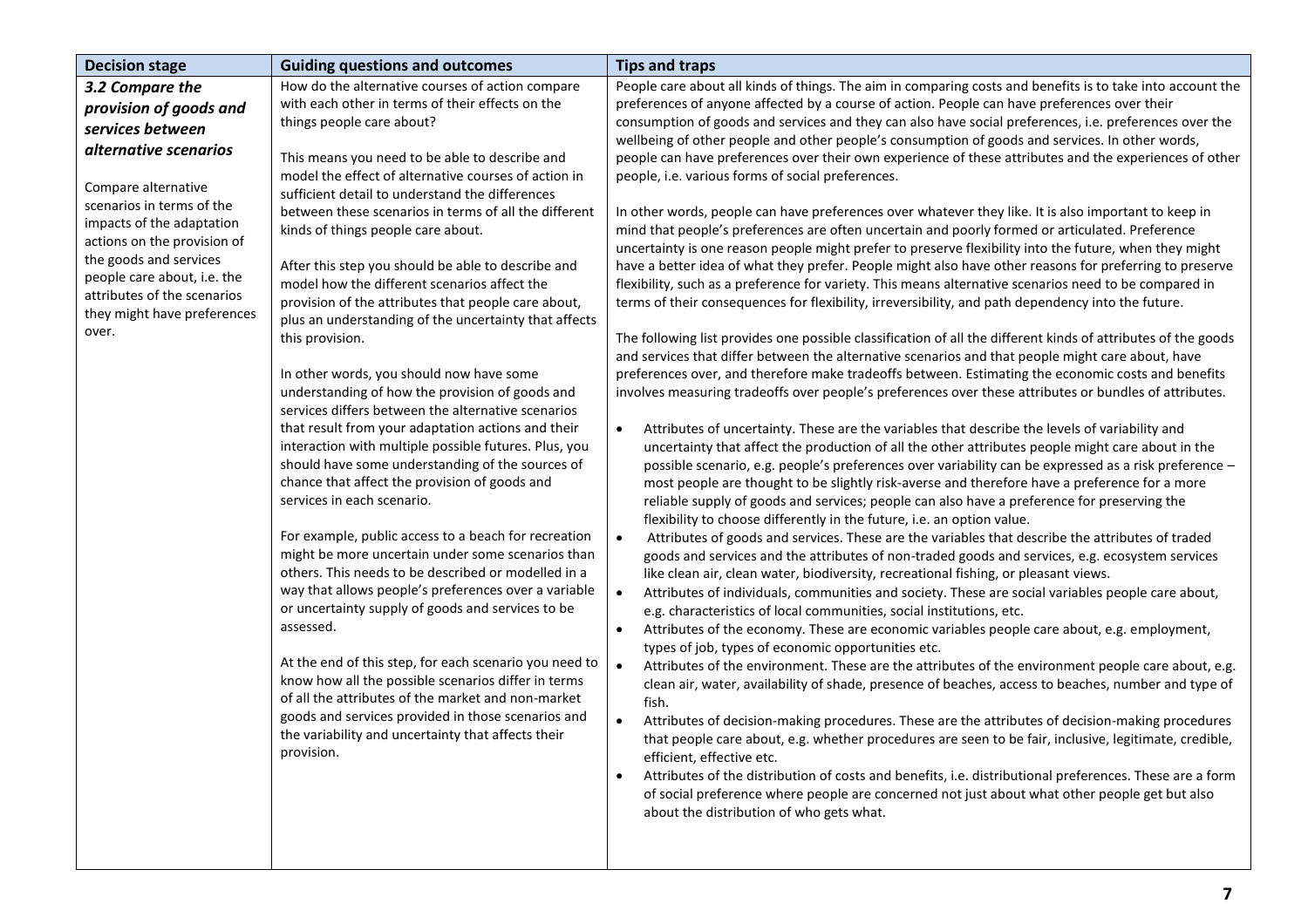| <b>Decision stage</b>    | <b>Guiding questions and outcomes</b>                                                                 | <b>Tips and traps</b>                                                                                                                                                                           |
|--------------------------|-------------------------------------------------------------------------------------------------------|-------------------------------------------------------------------------------------------------------------------------------------------------------------------------------------------------|
| 3.3 Estimate the trade-  | What are the trade-offs, in terms of people's                                                         | Economic costs and benefits are based on people's individual preferences, as reflected in their                                                                                                 |
| offs between alternative | preferences that differ between alternative                                                           | willingness-to-pay, and then aggregated to obtain a value for society. It is important to keep in mind                                                                                          |
| scenarios                | scenarios?                                                                                            | that the estimates of costs and benefits that are used to support decision-making are the marginal                                                                                              |
|                          |                                                                                                       | differences between the alternative scenarios that could result from alternative courses of action.                                                                                             |
|                          | What information do you already have about                                                            |                                                                                                                                                                                                 |
|                          | people's preferences for the attributes of the market                                                 | Based on the information you already have, you will be able to conduct an initial evaluation of the                                                                                             |
|                          | and non-market goods and services that differ                                                         | scenarios based on their relative desirability and work out which of the possible scenarios you think a                                                                                         |
|                          | between the alternative scenarios?                                                                    | priori make the most people better off, i.e. have the highest social net benefit.                                                                                                               |
|                          | Answering this question involves establishing your<br>prior expectations about the nature of people's | The benefits of more information can then be assessed in terms of whether it would lead to a better<br>decision, i.e. a greater likelihood of choosing a preferred course of adaptation action. |
|                          | preferences over the attributes that differ between                                                   |                                                                                                                                                                                                 |
|                          | the alternative scenarios, e.g. you might expect that                                                 |                                                                                                                                                                                                 |
|                          | for a coastal tourist town that people have a high                                                    |                                                                                                                                                                                                 |
|                          | preference for access to the beach.                                                                   |                                                                                                                                                                                                 |
|                          |                                                                                                       |                                                                                                                                                                                                 |
|                          | Do the expected benefits of more information about                                                    |                                                                                                                                                                                                 |
|                          | costs and benefits exceed the costs of acquiring that                                                 |                                                                                                                                                                                                 |
|                          | information?                                                                                          |                                                                                                                                                                                                 |
|                          |                                                                                                       |                                                                                                                                                                                                 |
|                          | Answering this question will tell you whether more                                                    |                                                                                                                                                                                                 |
|                          | information, and of what form, would change your                                                      |                                                                                                                                                                                                 |
|                          | prior expectations. This includes asking whether                                                      |                                                                                                                                                                                                 |
|                          | increased accuracy in estimates of costs and benefits                                                 |                                                                                                                                                                                                 |
|                          | would change the outcome of the decision-making                                                       |                                                                                                                                                                                                 |
|                          | process.                                                                                              |                                                                                                                                                                                                 |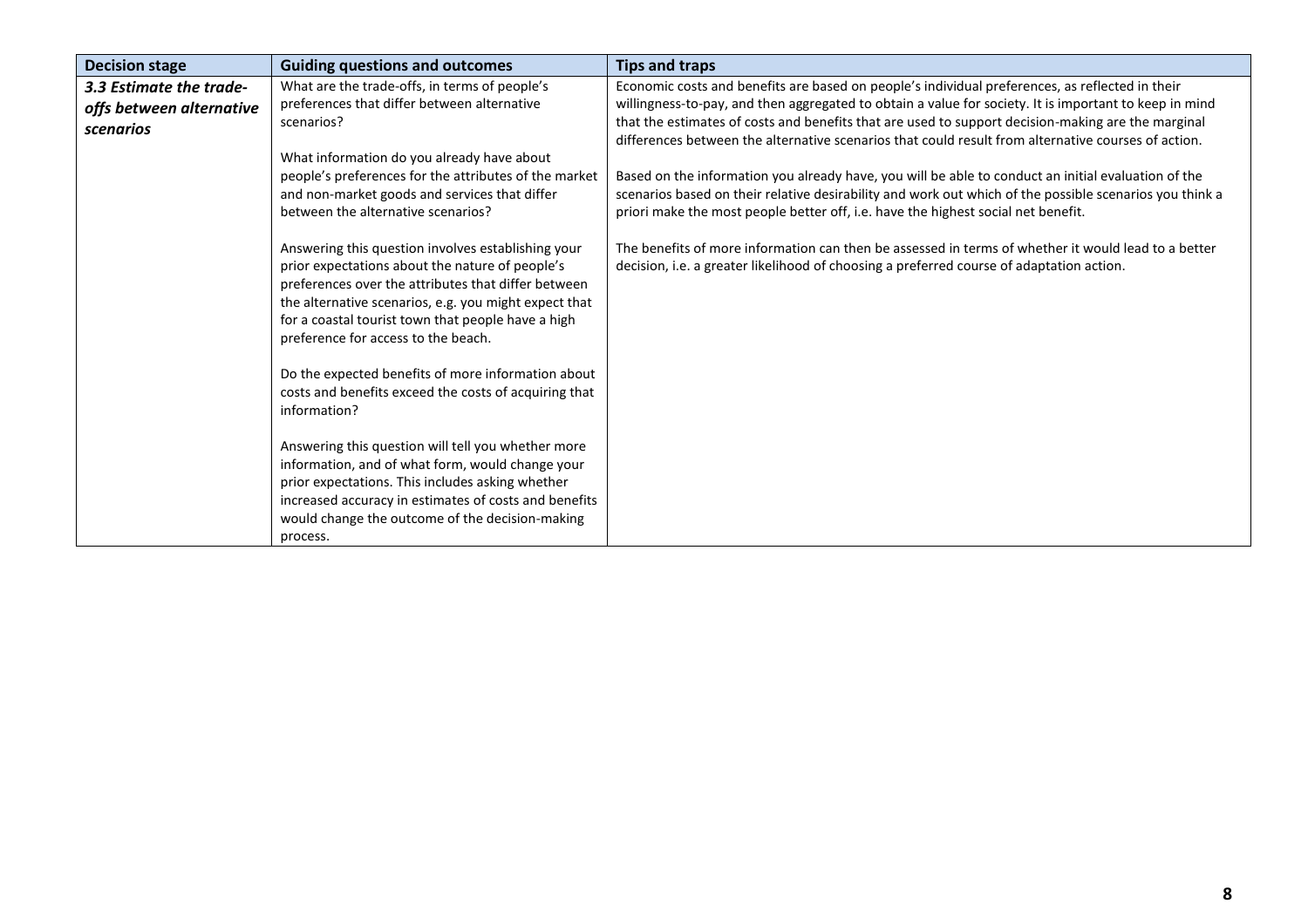| <b>Decision stage</b>                                                                                                       | <b>Guiding questions and outcomes</b>                                                                                                                                                                                                                                                                                                                                                                                                                                                                                                                                                                                   | <b>Tips and traps</b>                                                                                                                                                                                                                                                                                                                                                                                                                                                                                                                                                                                                                                                                                                                                                                                                                                                                                                                                                                                                                                                                                           |
|-----------------------------------------------------------------------------------------------------------------------------|-------------------------------------------------------------------------------------------------------------------------------------------------------------------------------------------------------------------------------------------------------------------------------------------------------------------------------------------------------------------------------------------------------------------------------------------------------------------------------------------------------------------------------------------------------------------------------------------------------------------------|-----------------------------------------------------------------------------------------------------------------------------------------------------------------------------------------------------------------------------------------------------------------------------------------------------------------------------------------------------------------------------------------------------------------------------------------------------------------------------------------------------------------------------------------------------------------------------------------------------------------------------------------------------------------------------------------------------------------------------------------------------------------------------------------------------------------------------------------------------------------------------------------------------------------------------------------------------------------------------------------------------------------------------------------------------------------------------------------------------------------|
| <b>3.4 Collect information</b><br>about people's<br>preferences for the<br>attributes of the market<br>and non-market goods | What are people's preferences for the attributes of<br>the market and non-market goods and services that<br>differ between the alternative scenarios?<br>How well are the assumptions for the various<br>methods for estimating people's preferences met for                                                                                                                                                                                                                                                                                                                                                            | Different methods for estimating people's preferences and trade-offs make a number of assumptions.<br>There is a set of assumptions for all methods for estimating these values, including assumptions for<br>market pricing, various methods of non-market valuation in dollar terms, and other methods for<br>eliciting preferences and the strength of trade-offs.<br>It is necessary to decide how well the assumptions are supported in your context before relying upon                                                                                                                                                                                                                                                                                                                                                                                                                                                                                                                                                                                                                                   |
| and services that differ<br>between the alternative<br>scenarios                                                            | the attributes of the market and non-market goods<br>and services that differ between the alternative<br>scenarios?                                                                                                                                                                                                                                                                                                                                                                                                                                                                                                     | any of these methods for estimating costs and benefits. You will need to keep track of any assumptions<br>you make in the analysis and test the consequences of these assumptions when you conduct sensitivity<br>analyses later in the decision-making process.                                                                                                                                                                                                                                                                                                                                                                                                                                                                                                                                                                                                                                                                                                                                                                                                                                                |
|                                                                                                                             | The strength of people's preferences for various<br>attributes is measured by assessing the trade-offs<br>they are willing to make between these attributes.<br>For example, what someone is willing to pay for one<br>more unit of a good or a service (or conversely, what<br>someone is willing to accept for one less unit of a<br>good or a service) reflects the strength of their<br>preference for money relative to their preference for<br>the good or service. The strength of people's<br>preferences can also be assessed based on the<br>trade-offs they are willing to make between other<br>attributes. | Market prices provide some information about people's willingness to pay for goods and services. When<br>the assumptions needed for market prices to provide an accurate measure are not met, then non-<br>market valuation methods can be used. Some of these methods can provide estimates of the strength<br>of people's preferences as their willingness-to-pay in dollar terms. Other methods can provide estimates<br>of the strength of people's preferences in terms of the trade-offs they are willing to make between their<br>consumption of the attributes directly, i.e. instead of asking how much money someone would give up<br>for an apple you try to find out how many oranges they would give up.<br>For an example of how to summarise information about costs and benefits, see Buncle et al. (2013). This<br>document provides examples of how to summarise information about costs and benefits qualitatively<br>when other valuation methods are not appropriate or the costs of getting more information about costs<br>and benefits exceeds the likely benefits of that information. |
|                                                                                                                             | At the end of this stage you should be able to put<br>together a table for each of the outcomes for the<br>alternative courses of action that identifies whether<br>the outcome is a net cost or benefit and an<br>appropriate valuation method, i.e. choosing<br>between the various market and non-market<br>valuation methods that are available.                                                                                                                                                                                                                                                                    | If you have information from different types of stakeholder or alternative competing uses for the same<br>resource, then this information can be summarised as a separate table of costs and benefits for each<br>category.<br>Refer to Table 2 "Commonly used approaches to generate monetary values for non-traded goods and<br>services" in Valuation of adaptation options relative to the avoided Impacts.                                                                                                                                                                                                                                                                                                                                                                                                                                                                                                                                                                                                                                                                                                 |
| 3.4.1<br>Market prices                                                                                                      | What does the information available from market<br>prices reveal about people's preferences over the<br>attributes that differ between the alternative<br>scenarios?                                                                                                                                                                                                                                                                                                                                                                                                                                                    | Market prices provide an accurate measure of the value of scarce resources only if a number of<br>assumptions are met, including i. free choice based on self-interest, ii. rational behavior, iii. perfect<br>information, iv. perfect competition, v. mobility of resources, and vi. non-attenuated property rights<br>(Hussen 1999).                                                                                                                                                                                                                                                                                                                                                                                                                                                                                                                                                                                                                                                                                                                                                                         |
|                                                                                                                             | Are there 'external' costs and benefits because of<br>market failure? What other methods could be used<br>to assess the costs and benefits associated with<br>these externalities?                                                                                                                                                                                                                                                                                                                                                                                                                                      | Property rights are attenuated if they do not clearly and completely specify the characteristics of a<br>resource, confer exclusive rights to owners, and cannot be transferred or enforced (Randall 1987).<br>When property rights are attenuated there are external costs or benefits imposed on other people.                                                                                                                                                                                                                                                                                                                                                                                                                                                                                                                                                                                                                                                                                                                                                                                                |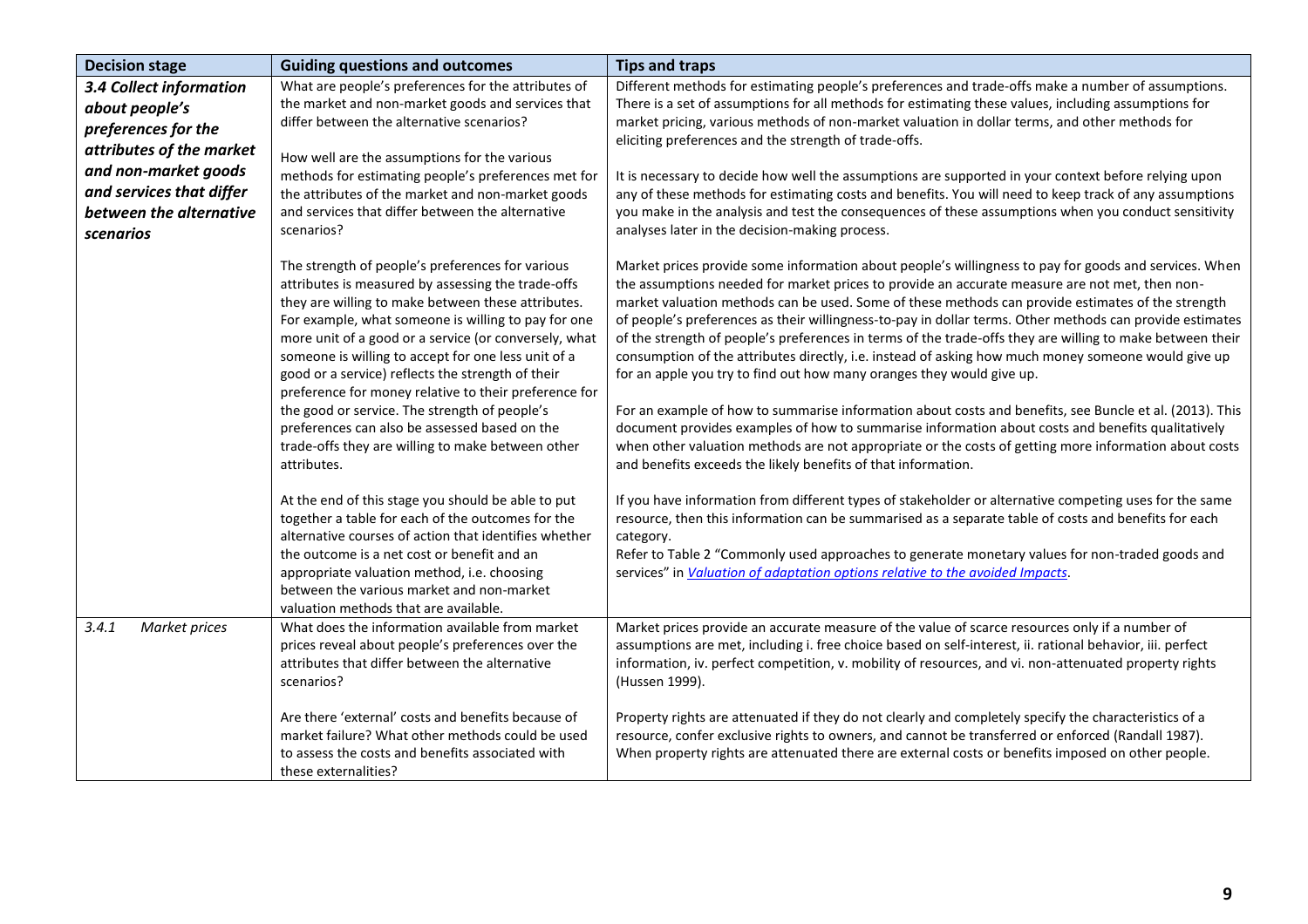|       | <b>Decision stage</b>                                                                                  | <b>Guiding questions and outcomes</b>                                                                                                                                                                                                | <b>Tips and traps</b>                                                                                                                                                                                                                                                                                                                                                                                                                                                                                                                                                                                                                                                                                                                                        |
|-------|--------------------------------------------------------------------------------------------------------|--------------------------------------------------------------------------------------------------------------------------------------------------------------------------------------------------------------------------------------|--------------------------------------------------------------------------------------------------------------------------------------------------------------------------------------------------------------------------------------------------------------------------------------------------------------------------------------------------------------------------------------------------------------------------------------------------------------------------------------------------------------------------------------------------------------------------------------------------------------------------------------------------------------------------------------------------------------------------------------------------------------|
| 3.4.2 | Non-market<br>valuation                                                                                | What are the methods available for estimating<br>people's willingness-to-pay for the attributes that<br>differ between the alternative scenarios?                                                                                    | Sometimes when market prices do not provide an accurate measure, non-market valuation can be used<br>to estimate people's willingness-to-pay.                                                                                                                                                                                                                                                                                                                                                                                                                                                                                                                                                                                                                |
|       | (monetisable)                                                                                          | How well are the conditions met for these methods<br>to provide useful information about costs and<br>benefits?<br>Are the benefits of improved information from these<br>methods likely to exceed the costs of that<br>information? | Although economic valuation only seeks to compare the differences between alternative scenarios, the<br>classification provided by the 'total economic value' framework seeks to identify all the different types<br>of economic value that could differ between alternative scenarios. These are use values (direct and<br>indirect) and non-use values. Non-use values include (1) the value of preserving a resource for potential<br>future uses (option value), (2) the value people place on preserving a resource for future generations<br>(bequest value), and (3) the value people place on the existence of a resource (existence value).<br>Non-market valuation methods that seek to provide dollar values make some of the same assumptions    |
|       |                                                                                                        |                                                                                                                                                                                                                                      | as estimates based on market prices. For more analysis of the challenges associated with non-market<br>valuation under conditions of climate change, see Russell (2001). Essentially, non-market valuation<br>performs poorly when future changes are more extreme, unfamiliar, and uncertain.                                                                                                                                                                                                                                                                                                                                                                                                                                                               |
| 3.4.3 | Non-market<br>valuation (non-<br>monetisable), e.g.<br>deliberative<br>approaches,<br>various kinds of | Are the benefits of improved information from these<br>methods likely to exceed the costs of that<br>information?                                                                                                                    | These kinds of approaches for estimating the strength of people's preferences over the attributes that<br>differ between the alternative scenarios might not make some of the same assumptions about market<br>prices, but they do make other assumptions. Any approach that relies upon a process of selecting<br>representative stakeholders to ask about their preferences makes implicit assumptions about the<br>representatives of this group relative to the larger population that would be affected by alternative<br>courses of adaptation action.                                                                                                                                                                                                 |
|       | scenario analysis                                                                                      |                                                                                                                                                                                                                                      | Keep in mind that the preferences elicited from a group process may be quite different from<br>preferences elicited from individuals. Social networks might be important (e.g. Borgatti et al. 2009). Be<br>aware that some groups may already have a history of consultation or deliberation and may experience<br>'stakeholder fatigue' (e.g. Turner et al. 2016).<br>See also Kenter et al. 2015.                                                                                                                                                                                                                                                                                                                                                         |
| 3.4.4 | Estimating the cost<br>of implementing<br>policy actions                                               |                                                                                                                                                                                                                                      | In addition to the costs and benefits experienced by people in general as a result of alternative courses<br>of adaptation actions, you will need to estimate the costs of the each of the alternative courses of<br>adaptation actions themselves. This will involve estimates, based on market prices, provided by people<br>whose goods and services would be necessary for the alternative courses of adaptation actions. This will<br>also involve estimating costs to the decision-making agency. To estimate the costs to the agency, you<br>can draw on standard project management guidelines (e.g. O'Connell 2011). This includes working out<br>the opportunity cost of engaging in courses of adaptation actions compared with other priorities. |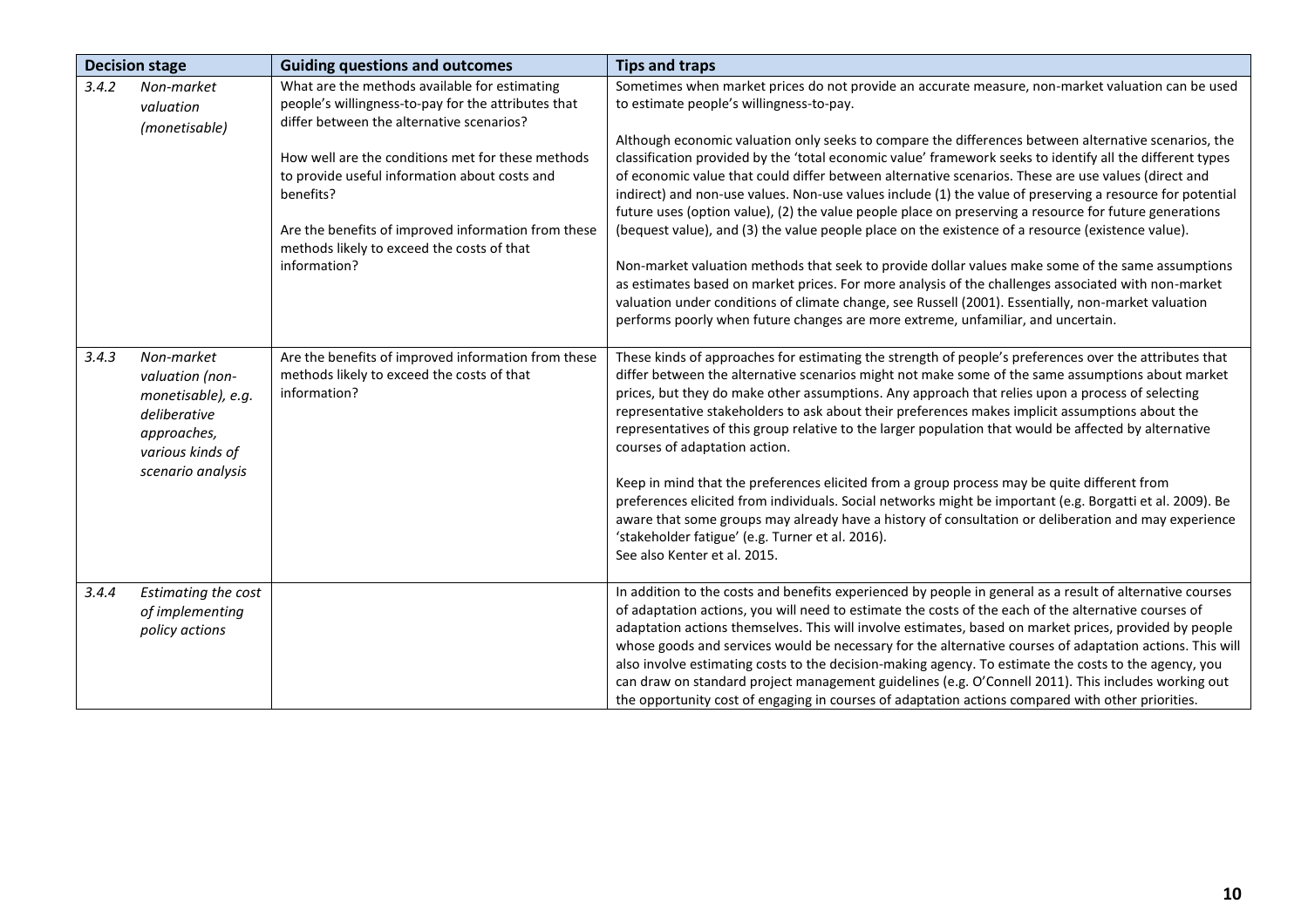|   | <b>Decision stage</b>                 | <b>Guiding questions and outcomes</b>                                                                                                                                                                                                                                                                                                                                                                                                                                                                                 | <b>Tips and traps</b>                                                                                                                                                                                                                                                                                                                                                                                                                                                                                                                                                                                                                                                                                                                                                                                                                                                                                                                                                                                                                                                                                                                                                                                                                                                                                                                                                                                                                                                                   |
|---|---------------------------------------|-----------------------------------------------------------------------------------------------------------------------------------------------------------------------------------------------------------------------------------------------------------------------------------------------------------------------------------------------------------------------------------------------------------------------------------------------------------------------------------------------------------------------|-----------------------------------------------------------------------------------------------------------------------------------------------------------------------------------------------------------------------------------------------------------------------------------------------------------------------------------------------------------------------------------------------------------------------------------------------------------------------------------------------------------------------------------------------------------------------------------------------------------------------------------------------------------------------------------------------------------------------------------------------------------------------------------------------------------------------------------------------------------------------------------------------------------------------------------------------------------------------------------------------------------------------------------------------------------------------------------------------------------------------------------------------------------------------------------------------------------------------------------------------------------------------------------------------------------------------------------------------------------------------------------------------------------------------------------------------------------------------------------------|
|   | 3.5 Aggregating costs<br>and benefits | What are the aggregate costs and benefits<br>associated with the alternatives?                                                                                                                                                                                                                                                                                                                                                                                                                                        | Aggregating is focused on combining estimates of monetary values. Keep in mind that you will only be<br>able to aggregate costs and benefits into a single number or ratio for costs and benefits you have<br>estimated in dollar terms. You will need to summarise the information about costs and benefits you<br>have quantified, in terms of other preference methods and qualitative assessments with aggregated<br>dollar values; you need to do this to ensure you do not discard important information about costs and<br>benefits at this stage. If you assume that you can estimate net benefits based only on data you have<br>that is expressed in dollar terms, when in fact important information about preferences was estimated<br>in other forms, then your estimate of economic efficiency will be wrong.<br>For example, if you have identified a cost such as a negative impact on an important ecological function<br>(e.g. an estuary vital for an important local fishery), then you will need to take this information forward<br>to the next stage where you apply decision criteria. Even when quantitative assessments of costs and<br>benefits are not available, some qualitative assessments of costs and benefits can be deciding factors<br>for decision-making, e.g. adaptation actions that damage an important cultural site might be ruled out<br>even by a qualitative assessment (e.g. Venn and Quiggin 2007).<br>See Buncle et al. (2013, p. 16) |
| 4 | <b>Applying decision</b><br>criteria  | Combining quantitative and qualitative information<br>about the costs and benefits of alternative courses<br>of climate adaptation; what course of adaptation has<br>the highest net benefit?<br>This will involve aggregating information in dollar<br>terms into a net present value and combining that<br>with information about costs and benefits expressed<br>as individuals' weightings over the various attributes<br>that differ between scenarios, and qualitative<br>information about costs and benefits. | Since it is likely that you only have had some information about people's preferences expressed and<br>aggregated in dollar values, you can consider multiple criteria approaches at this stage. See Fish et al.<br>2011.<br>Criteria can include the consideration of the effectiveness, efficiency, legitimacy and equity of the<br>alternative courses of adaptation. Keep in mind that courses of adaptation action include the ongoing<br>decision-making processes that take place within them so people's preferences over decision-making<br>processes and potential changes to courses of adaptation action are relevant sources of costs and<br>benefits.<br>This will involve considering the consequences of uncertainty in the estimates of people's preferences,<br>people's preferences to preserve flexibility in future choices, some institutional and political<br>parameters, as well as the constraints within which you try to identify the courses of action with the<br>highest expected social net benefits.<br>For guidance on calculating Net Present Values and the use of discount rates, see the <i>Information</i><br>Manual 4: Costs and benefits (p. 17).                                                                                                                                                                                                                                                                                              |
|   | 4.1 Consider                          |                                                                                                                                                                                                                                                                                                                                                                                                                                                                                                                       | E.g. see Buncle et al. (2013, p. 20)                                                                                                                                                                                                                                                                                                                                                                                                                                                                                                                                                                                                                                                                                                                                                                                                                                                                                                                                                                                                                                                                                                                                                                                                                                                                                                                                                                                                                                                    |
|   | distributional                        |                                                                                                                                                                                                                                                                                                                                                                                                                                                                                                                       |                                                                                                                                                                                                                                                                                                                                                                                                                                                                                                                                                                                                                                                                                                                                                                                                                                                                                                                                                                                                                                                                                                                                                                                                                                                                                                                                                                                                                                                                                         |
|   | <i>impacts</i>                        |                                                                                                                                                                                                                                                                                                                                                                                                                                                                                                                       |                                                                                                                                                                                                                                                                                                                                                                                                                                                                                                                                                                                                                                                                                                                                                                                                                                                                                                                                                                                                                                                                                                                                                                                                                                                                                                                                                                                                                                                                                         |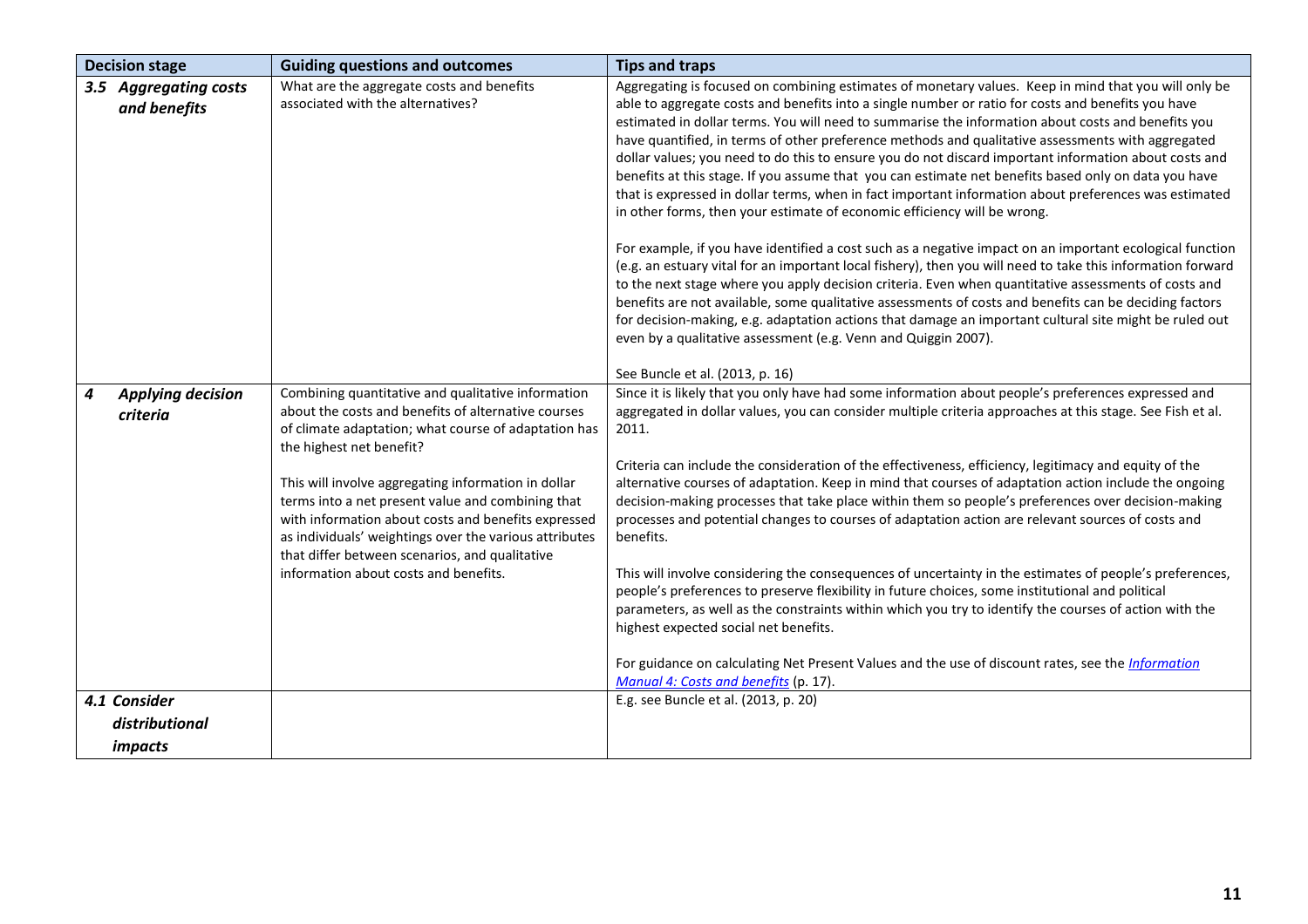| <b>Decision stage</b>                | <b>Guiding questions and outcomes</b>                                                                                                                                                                                                                                                                                                                                                  | <b>Tips and traps</b>                                                                                                                                                                                                                                                                    |
|--------------------------------------|----------------------------------------------------------------------------------------------------------------------------------------------------------------------------------------------------------------------------------------------------------------------------------------------------------------------------------------------------------------------------------------|------------------------------------------------------------------------------------------------------------------------------------------------------------------------------------------------------------------------------------------------------------------------------------------|
| 4.2 Sensitivity analysis             | How sensitive is the result of your decision-making<br>process to the assumptions you have made along                                                                                                                                                                                                                                                                                  | See the Information Manual 4: Costs and benefits (p. 22).                                                                                                                                                                                                                                |
|                                      | the way?                                                                                                                                                                                                                                                                                                                                                                               | In particular, there are challenges are around quantifying the effect of uncertainty on costs and benefits<br>(see Practitioners Handbook, Randall et al. 2012), quantifying the value of information that can reduce                                                                    |
|                                      | This includes assumptions about the nature of the<br>problem, the range of available courses of                                                                                                                                                                                                                                                                                        | uncertainty, quantifying the value of flexibility and reversibility, and quantifying costs and benefits over<br>long periods of time.                                                                                                                                                    |
|                                      | adaptation actions and the consequences of these<br>actions, assumptions about people's preferences<br>over these consequences, and assumptions about<br>the methods used to estimate the consequences of<br>people's preferences for the aggregate costs and<br>benefits.<br>At the end of this stage, you should have a better<br>understanding of how the outcome of your decision- | There is also uncertainty because in the adaptation context, people's preferences will not be clearly<br>revealed by market prices and in this context people will often have difficulty articulating their<br>preferences.                                                              |
|                                      | making process would differ with alternative sets of<br>assumptions.                                                                                                                                                                                                                                                                                                                   |                                                                                                                                                                                                                                                                                          |
| 4.2.1<br>Information-gap<br>analysis | What information would be likely to change the<br>outcome of your decision?                                                                                                                                                                                                                                                                                                            | See the <i>Information Manual 4: Costs and benefits</i> (p. 7).                                                                                                                                                                                                                          |
| 5<br>Implement                       | Keep in mind the role of implementation in<br>collecting relevant information for future decision-<br>making.                                                                                                                                                                                                                                                                          | As adaptation actions unfold over time, and you engage in further iterations of adaptation decision-<br>making, you will implement actions of monitoring and evaluation that will help you also to collect<br>relevant information and experience for future adaptation decision-making. |
| 6<br><b>Evaluate</b>                 | The evaluation of adaptation actions will help inform<br>future iterations of adaptation decision-making. This<br>includes helping you learn how to better formulate<br>the nature of adaptation problems in the future.                                                                                                                                                               |                                                                                                                                                                                                                                                                                          |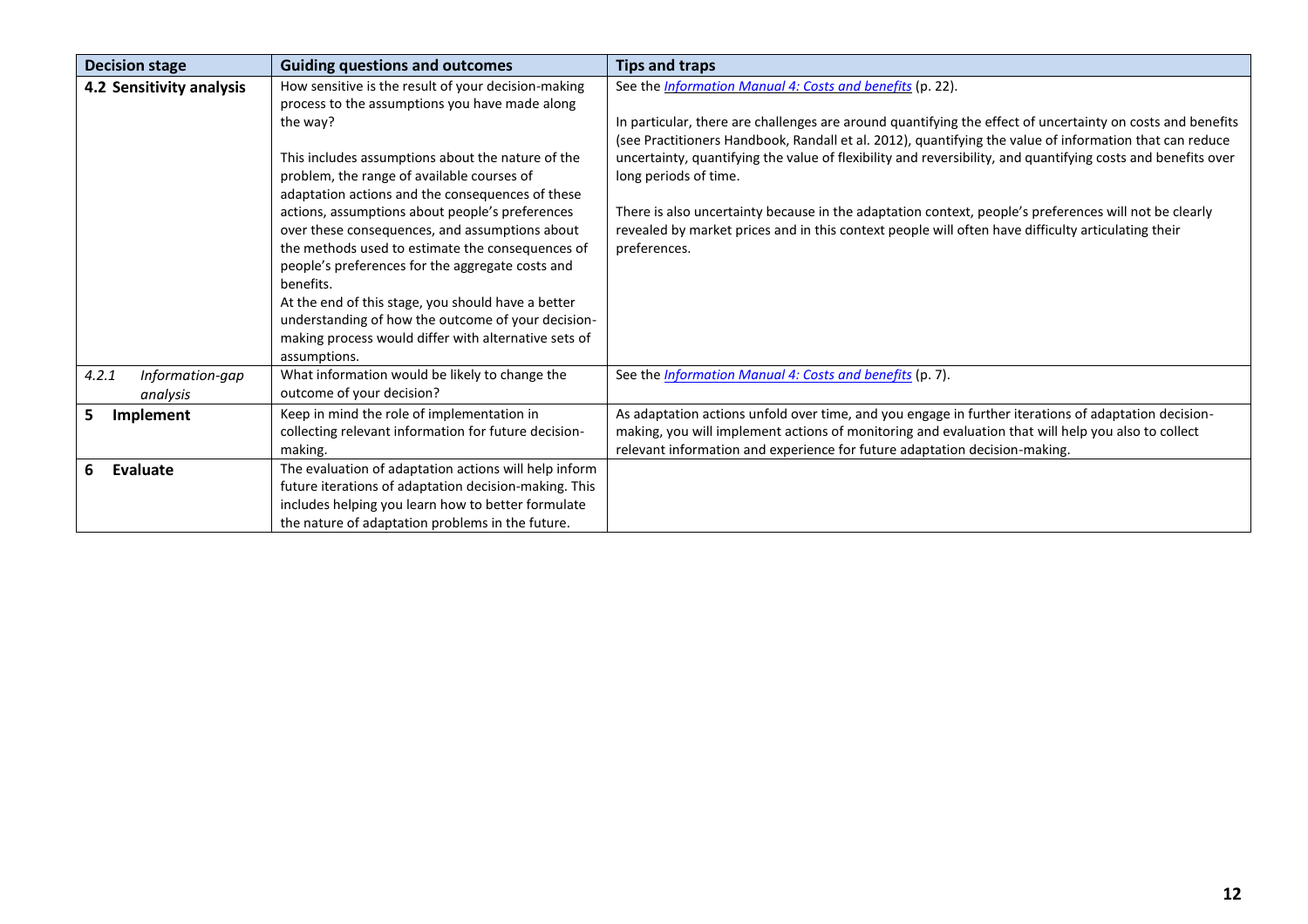## **References**

- Balmford, A., A. Rodrigues, M. Walpole, P. ter Brink, M. Kettunen, L. Braat, and R. de Groot, 2008: Review on the Economics of Biodiversity Loss: Scoping the Science. European Commission, Brussels.
- Borgatti, S.P., A. Mehra, D.J. Brass, G. Labianca, 2009: Network analysis in social sciences. Science, **323**, 892-895.
- Boyd, J., 2010: Ecosystem services and climate adaptation. Resources for the Future, Issue Brief 10-16.
- Buncle, A., A. Daigneault, P. Holland, A. Fink, S. Hook, and M. Manley, 2013: Cost-Benefit Analysis for natural resource management in the Pacific: A guide. Accessed 24 June 2016. [Available online at

[http://www.cepf.net/SiteCollectionDocuments/poly\\_micro/CostBenefitAnalysisNaturalResour](http://www.cepf.net/SiteCollectionDocuments/poly_micro/CostBenefitAnalysisNaturalResourceManagementPacific.pdf) [ceManagementPacific.pdf\]](http://www.cepf.net/SiteCollectionDocuments/poly_micro/CostBenefitAnalysisNaturalResourceManagementPacific.pdf).

Fish, R., J. Burgess, J. Chilvers, A. Footitt, R. Haines-Young, D. Russel, and D.M. Winter, 2011: Participatory and deliberative techniques for embedding an ecosystem services approach into decision making. Full Technical report, Project Code NR0124, DEFRA, London. Accessed 24 June 2016. [Available online at

[http://randd.defra.gov.uk/Document.aspx?Document=NR0124\\_10262\\_FRP.pdf\]](http://randd.defra.gov.uk/Document.aspx?Document=NR0124_10262_FRP.pdf).

- Hussen, A.M., 1999: Principles of Environmental Economics: Ecology, Economics and Public Policy. Routledge, London.
- Kenter, J.O., and Coauthors, 2015: What are shared and social values of ecosystems? Ecological Economics, **111**, 86-99.
- O'Connell, F., 2011: What you need to know about project management. John Wiley & Sons.
- Randall, A., T. Capon, T. Sanderson, D. Merrett, and G. Hertzler, 2012: Choosing a decision-making framework to manage uncertainty in climate adaptation decision-making: a practitioner's handbook. National Climate Change Adaptation Research Facility, Gold Coast, 25 pp. Accessed 24 June 2016. [Available online at [https://www.nccarf.edu.au/publications/Handbook](https://www.nccarf.edu.au/publications/Handbook-decision-making-framework-climate-adaptation)decision-making [-framework-climate-adaptation\]](https://www.nccarf.edu.au/publications/Handbook-decision-making-framework-climate-adaptation).
- Randall A. 1987: Property Rights, Efficiency and the Distribution of Income. Wiley and Sons, New York.
- Russell, C., 2001: Applying economics to the environment. Oxford University Press, 400 pp.
- Turner, R. K., M.G. Palmieri, and T. Luisetti, 2016: Lessons from the construction of a climate change adaptation plan: a Broads wetland case study. Integrated Environmental Assessment and Management (proof copy available from R. K. Turner).
- Venn, T., and J. Quiggin, 2007: Accommodating indigenous cultural heritage values in resource assessment: Cape York Peninsula and the Murray–Darling Basin, Australia. Ecological Economics, **61(2–3**), 334-44.
- Wise, R. M., and T. Capon, 2016: Assessing the costs and benefits of coastal climate adaptation. CoastAdapt Information Manual 4, National Climate Change Adaptation Research Facility, Gold Coast. Accessed 24 June 2016. [Available online at [http://coastadapt.com.au/information-manuals/assessing-costs-and-benefits-of-coastal](http://coastadapt.com.au/information-manuals/assessing-costs-and-benefits-of-coastal-climate-adaptation)[climate-adaptation\]](http://coastadapt.com.au/information-manuals/assessing-costs-and-benefits-of-coastal-climate-adaptation).